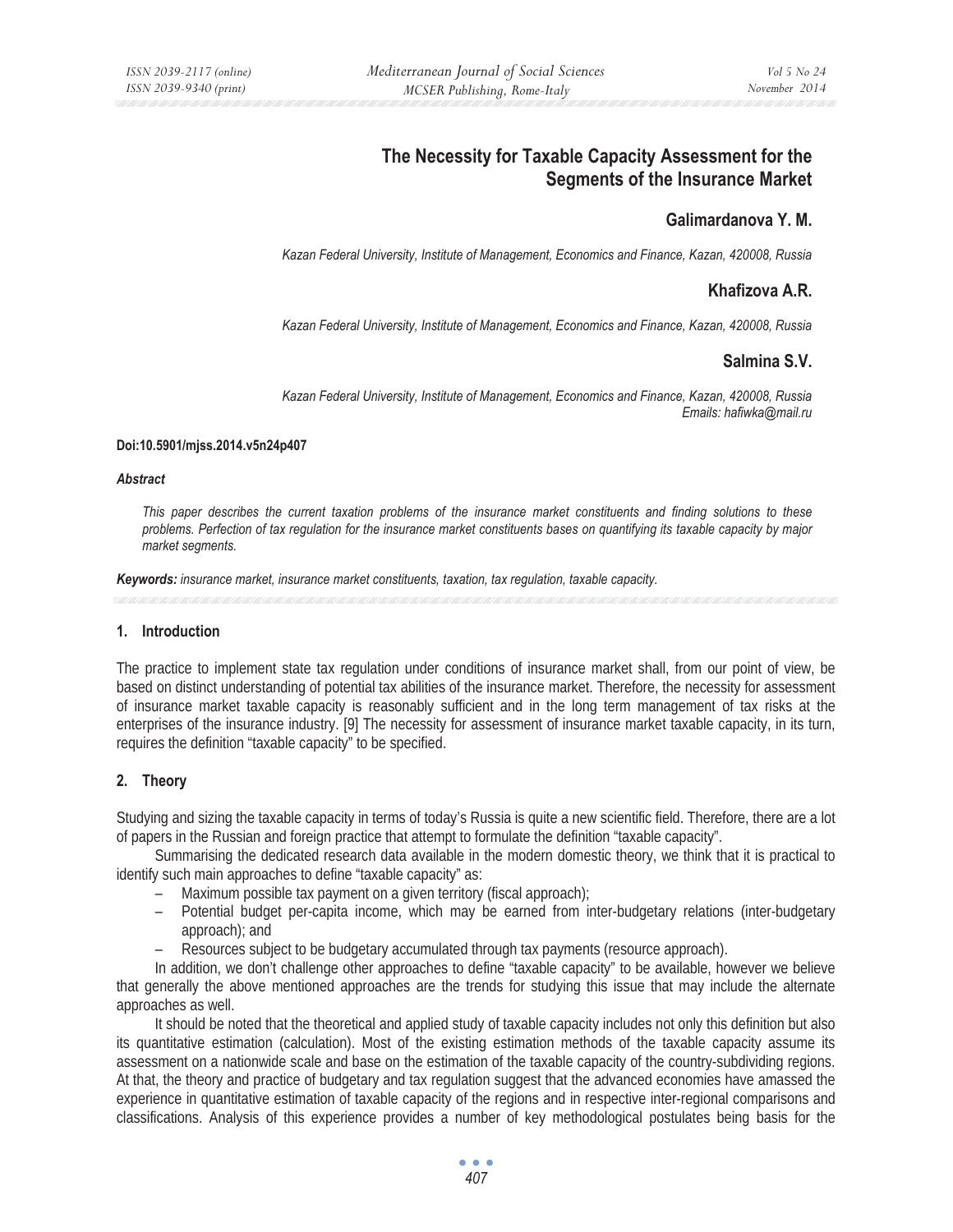quantitative determination of taxable capacity.

Based on individual approaches, procedures, formulas to assess the taxable capacity proposed by different authors, we have summarised, analysed and systematised the main taxable capacity assessment techniques and provided with a comparison characteristic in terms of advantages and disadvantages as shown in Table 1.

**Table 1.** Assessment techniques for insurance market taxable capacity and their comparison characteristic

| Technique                                                                                       | Description                                                                                      | Advantages                               | Disadvantages                                                                                        |
|-------------------------------------------------------------------------------------------------|--------------------------------------------------------------------------------------------------|------------------------------------------|------------------------------------------------------------------------------------------------------|
| $\mathcal{I}$                                                                                   | Assessment techniques of insurance market taxable capacity at a macroeconomic level (state-wide) |                                          |                                                                                                      |
| 1.1. Assessment techniques based on economic income indexes                                     |                                                                                                  |                                          |                                                                                                      |
| GRP-based assessment (Gross As the multiplication of a                                          |                                                                                                  | - Easy calculation                       | Lack of sufficient statistic data;                                                                   |
| Regional Product or income                                                                      | share taken by the insurance                                                                     |                                          | The GRP volume does not consider the disequilibrium                                                  |
| produced)                                                                                       | industry in the GRP of a                                                                         |                                          | of tax bases and taxation rates in different regions;                                                |
|                                                                                                 | country and the mean                                                                             |                                          | The calculation of the GRP value does not include tax                                                |
|                                                                                                 | effective tax rate over the                                                                      |                                          | efforts of regional insurance markets; and                                                           |
|                                                                                                 | country.                                                                                         |                                          | The GRP value is published with an error.                                                            |
| Assessment based on per-                                                                        | As the multiplication of a                                                                       | - Easy calculation;                      | Lack of sufficient statistic data:                                                                   |
| capita income (earned or                                                                        | share taken by the insurance                                                                     | Dependence of                            | The GRP volume does not consider the disequilibrium                                                  |
| disposable income)                                                                              | industry in the GRP of a                                                                         | budget revenues of a                     | of tax bases and taxation rates in different regions;                                                |
|                                                                                                 | country or a region, the mean                                                                    | country or a region on                   | The calculation of the GRP value does not include tax                                                |
|                                                                                                 | effective tax rate over the                                                                      | income level                             | efforts of regional insurance markets;                                                               |
|                                                                                                 | country and the population                                                                       |                                          | The GRP value is published with an error; and                                                        |
|                                                                                                 | rate of the country or the                                                                       |                                          | The population rate does not take into account that the                                              |
|                                                                                                 | region.                                                                                          |                                          | entire population employs insurance services                                                         |
| TTR-based assessment (total                                                                     | On the basis of total taxable                                                                    | - More accurate                          | Calculations require a sufficiently large amount of<br>statistic data; and                           |
| taxable resources)                                                                              | resources                                                                                        | reflection of actual<br>taxable resource | - Calculations take more hours.                                                                      |
|                                                                                                 |                                                                                                  | volume                                   |                                                                                                      |
|                                                                                                 |                                                                                                  |                                          |                                                                                                      |
| 1.2. Assessment techniques based on a representative taxation system                            |                                                                                                  |                                          |                                                                                                      |
| Assessment based on building a On the basis of total (federal,                                  |                                                                                                  | - Reliability and                        | High labour intensity of calculations;                                                               |
| representative system of tax<br>indexes                                                         | regional, local) taxes, which<br>uses estimated taxation base                                    | objectivity of<br>assessment: and        | Lack of sufficient statistic data on taxation bases; and<br>High requirements to data comparability. |
|                                                                                                 | and countrywide average tax                                                                      | - Real possibilities to                  |                                                                                                      |
|                                                                                                 | rate for each particular tax.                                                                    | form taxation bases are                  |                                                                                                      |
|                                                                                                 |                                                                                                  | taken into                               |                                                                                                      |
|                                                                                                 |                                                                                                  | consideration.                           |                                                                                                      |
| Assessment based on relative                                                                    | On the basis of total taxation                                                                   | - Real possibilities to                  | High labour intensity of calculations;                                                               |
| tax revenues                                                                                    | bases and rates for individual                                                                   | form taxation bases are                  | Lack of sufficient statistic data on taxation bases:                                                 |
|                                                                                                 | taxes (major returns).                                                                           | taken into                               | High requirements to data comparability; and                                                         |
|                                                                                                 |                                                                                                  | consideration; and                       | - The technique is less reliable and intrinsic.                                                      |
|                                                                                                 |                                                                                                  | - Less information                       |                                                                                                      |
|                                                                                                 |                                                                                                  | required for                             |                                                                                                      |
|                                                                                                 |                                                                                                  | calculations.                            |                                                                                                      |
| Assessment based on                                                                             | On the basis of a model of                                                                       | Significant objectivity;                 | - The technique is complicated for usage due to                                                      |
| correlation-regression analysis                                                                 | functional relationship                                                                          | - Revealing<br>dependence between        | ambiguity of factor selection; and                                                                   |
|                                                                                                 | between some factors that<br>linfluence on the taxable                                           | factors: and                             | - Hard to compare the results by the regions.                                                        |
|                                                                                                 | capacity value, e.g. taxation                                                                    | - Low labour intensity.                  |                                                                                                      |
|                                                                                                 | base for a tax payable by                                                                        |                                          |                                                                                                      |
|                                                                                                 | insurance market constituents                                                                    |                                          |                                                                                                      |
|                                                                                                 | and actual receipts of related                                                                   |                                          |                                                                                                      |
|                                                                                                 | payments.                                                                                        |                                          |                                                                                                      |
|                                                                                                 |                                                                                                  |                                          |                                                                                                      |
| 1.3. Assessment techniques based on conversion of tax form data<br>Assessment based on additive | As total taxable capacities of                                                                   | - Availability of                        | The technique bases on actual data and does not                                                      |
| property of taxable capacity                                                                    | individual taxes payable by                                                                      | database for                             | consider the current and future states of taxation base.                                             |
|                                                                                                 | insurance market                                                                                 | calculations:                            |                                                                                                      |
|                                                                                                 | constituents. In the reduced                                                                     | - Predictability through                 |                                                                                                      |
|                                                                                                 | form, the taxable capacity is a analysis of taxation                                             |                                          |                                                                                                      |
|                                                                                                 | sum of total taxes paid by                                                                       | base; and                                |                                                                                                      |
|                                                                                                 | insurance market constituents- Distinction between                                               |                                          |                                                                                                      |
|                                                                                                 | to all the budgets.                                                                              | tax types results in                     |                                                                                                      |
|                                                                                                 |                                                                                                  | sufficiently accurate                    |                                                                                                      |
|                                                                                                 |                                                                                                  | figures.                                 |                                                                                                      |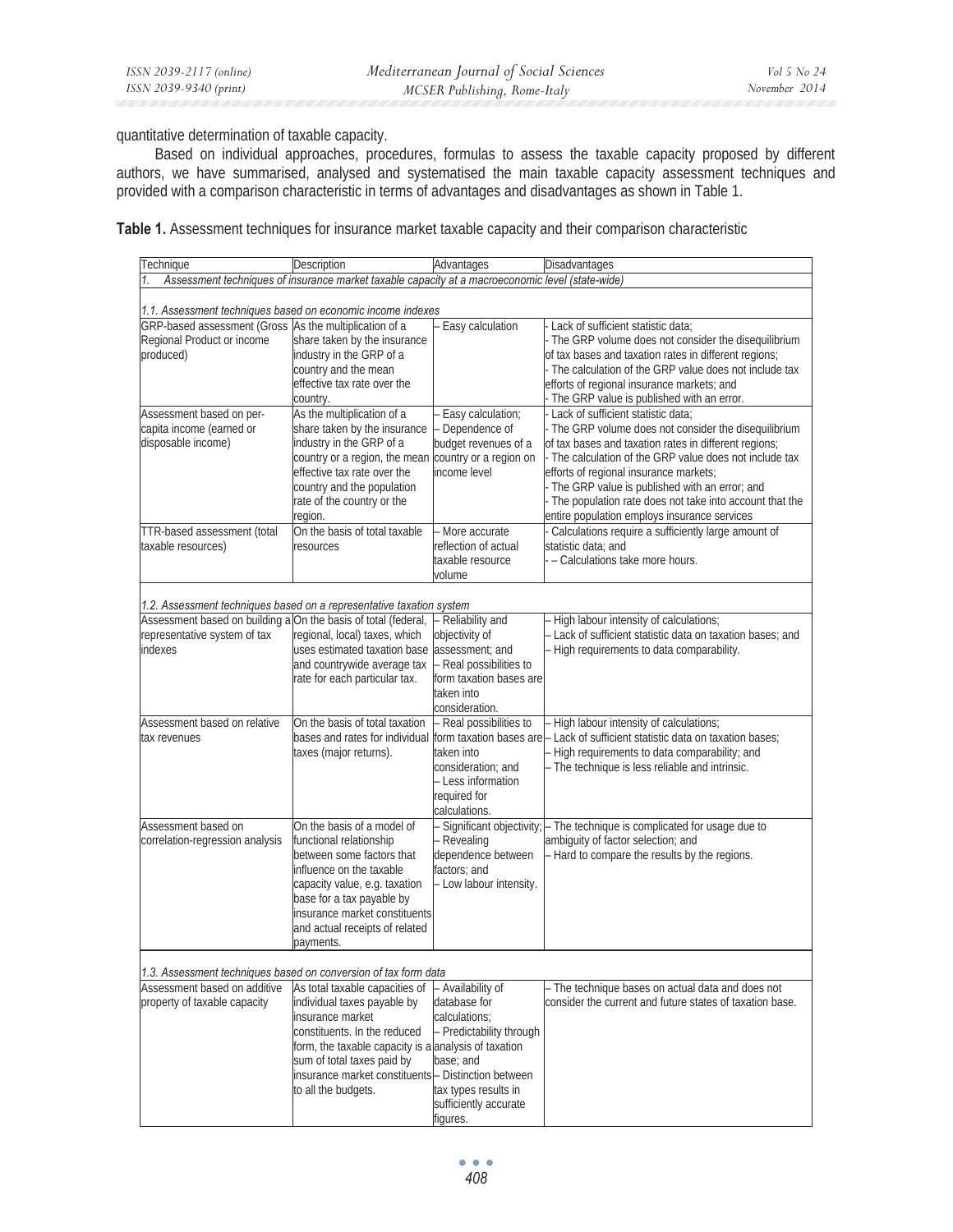| Technique                                                                              | Description                                                                      | Advantages                                | Disadvantages                                                                                       |
|----------------------------------------------------------------------------------------|----------------------------------------------------------------------------------|-------------------------------------------|-----------------------------------------------------------------------------------------------------|
| Assessment based on a                                                                  | As total taxable capacities of                                                   | - Availability of                         | - The technique bases on actual data and does not                                                   |
| simplified method                                                                      | limited 'underlying' taxes                                                       | database for                              | consider the current and future states of taxation base:                                            |
|                                                                                        | subject to be paid by                                                            | calculations; and                         | and                                                                                                 |
|                                                                                        | insurance market constituents- Data for calculations                             |                                           | - The technique does not cover the total taxes and their                                            |
|                                                                                        | with further revaluation of                                                      | are taken from a single                   | taxation base.                                                                                      |
|                                                                                        | taxable capacity over the                                                        | data source.                              |                                                                                                     |
|                                                                                        | remaining taxes.                                                                 |                                           |                                                                                                     |
| Assessment based on an actual On the basis of the amount of -                          |                                                                                  |                                           | Easy calculation; and - The calculation uses actual data only; and                                  |
| method                                                                                 | actual tax payments from all                                                     | - Availability of                         | - Complicated prediction since the information on                                                   |
|                                                                                        | insurance market constituents database for                                       |                                           | taxation base is not in use.                                                                        |
|                                                                                        | inclusive of increase in tax                                                     | calculations.                             |                                                                                                     |
|                                                                                        | liabilities.                                                                     |                                           |                                                                                                     |
|                                                                                        |                                                                                  |                                           |                                                                                                     |
| 1.4. Assessment techniques based on correction of actual tax payments in the region    |                                                                                  |                                           |                                                                                                     |
| Assessment based on                                                                    | On the basis of actual tax                                                       | Relatively easy                           | - The calculation is sufficiently subjective;                                                       |
| correction of the tax payments                                                         | payments made by all                                                             | calculation: and                          | - The calculation does not take tax activity of regions into                                        |
| collected in the base year                                                             | insurance market constituents- Availability of                                   |                                           | account: and                                                                                        |
|                                                                                        | in the base year as corrected                                                    | database for                              | - Low reliability and accuracy of calculation results.                                              |
|                                                                                        | in line with the subsequent                                                      | calculations.                             |                                                                                                     |
|                                                                                        | amendments of laws and                                                           |                                           |                                                                                                     |
|                                                                                        | regulations                                                                      |                                           |                                                                                                     |
|                                                                                        |                                                                                  |                                           |                                                                                                     |
| 2. Assessment techniques of taxable capacity at a microeconomic level (enterprise)     |                                                                                  |                                           |                                                                                                     |
| Assessment of taxable capacity                                                         | Assessment of taxable                                                            | Assessment of taxable                     | Assessment of taxable capacity based on the tax burden                                              |
| based on the tax burden of an                                                          | capacity based on the tax<br>burden of an insurance                              | capacity based on the<br>tax burden of an | of an insurance market constituent                                                                  |
| linsurance market constituent                                                          | market constituent                                                               | insurance market                          |                                                                                                     |
|                                                                                        |                                                                                  | constituent                               |                                                                                                     |
|                                                                                        |                                                                                  |                                           |                                                                                                     |
| Assessment of taxable capacity Assessment of taxable<br>based on the taxable resources |                                                                                  | Assessment of taxable                     | Assessment of taxable capacity based on the taxable<br>resources of an insurance market constituent |
| of an insurance market                                                                 | capacity based on the taxable capacity based on the<br>resources of an insurance | taxable resources of an                   |                                                                                                     |
| constituent                                                                            | market constituent                                                               | insurance market                          |                                                                                                     |
|                                                                                        |                                                                                  | constituent                               |                                                                                                     |
|                                                                                        |                                                                                  |                                           |                                                                                                     |

The study has revealed that the common calculation method is not available for such essential measure as the taxable capacity so far. There are various approaches and suggestions on how to calculate the taxable capacity of a region, territory, municipality, tax payer etc.

It should be noted that the method of correlation - regression analysis presented in the works of authors such as Zhang Q., Peng C., Kim S., Lee J., Luo Y., Nie J., Young E.R. [1; 4; 6; 7; 10; 11]

We believe that it is feasible to apply these approaches to calculate the taxable capacity of the insurance market. To be noticed is that not all of the existing techniques may be used for assessment of insurance market taxable capacity. Techniques that base on the estimation of value added for individual industries can be distinguished among them. In addition, some calculation methods require information, which is hard to get. Studying the taxable capacity assessment techniques enabled their grouping and adapting for the analysis of taxable capacity for insurance market and verification of their advantages and disadvantages. We believe that taxable capacity can be analysed both at the macroeconomic level, i.e. the entire national insurance market or individual regions, and at the microeconomic level, which means combined analysis of individual insurance market constituents.

### **3. Results**

Thus, from all our assessment techniques, the taxable capacity of insurance market may be calculated by the assessment techniques based on a representative taxation system and analysis, where the tax form data are converted with particular assumptions. The following assumptions can be identified: Only limited number of insurance market constituents – insurance companies – may be analysed to facilitate the assessment of insurance market taxable capacity as no tax reporting is provided for other insurance constituents. Furthermore, from all taxes subject to be paid by insurance companies, the tax reporting is formed generally from the income tax. Regarding other regional and local taxes to be paid by insurance companies, data are published without breakdown by their types. The tax reporting does not contain data of taxation bases with respect to the taxes to be paid by insurance companies, which complicates the prediction. Moreover, in practice the concept of isolated double insurance and insurance in the implementation of investment funds in the Russian economy, which is also true today. [3]

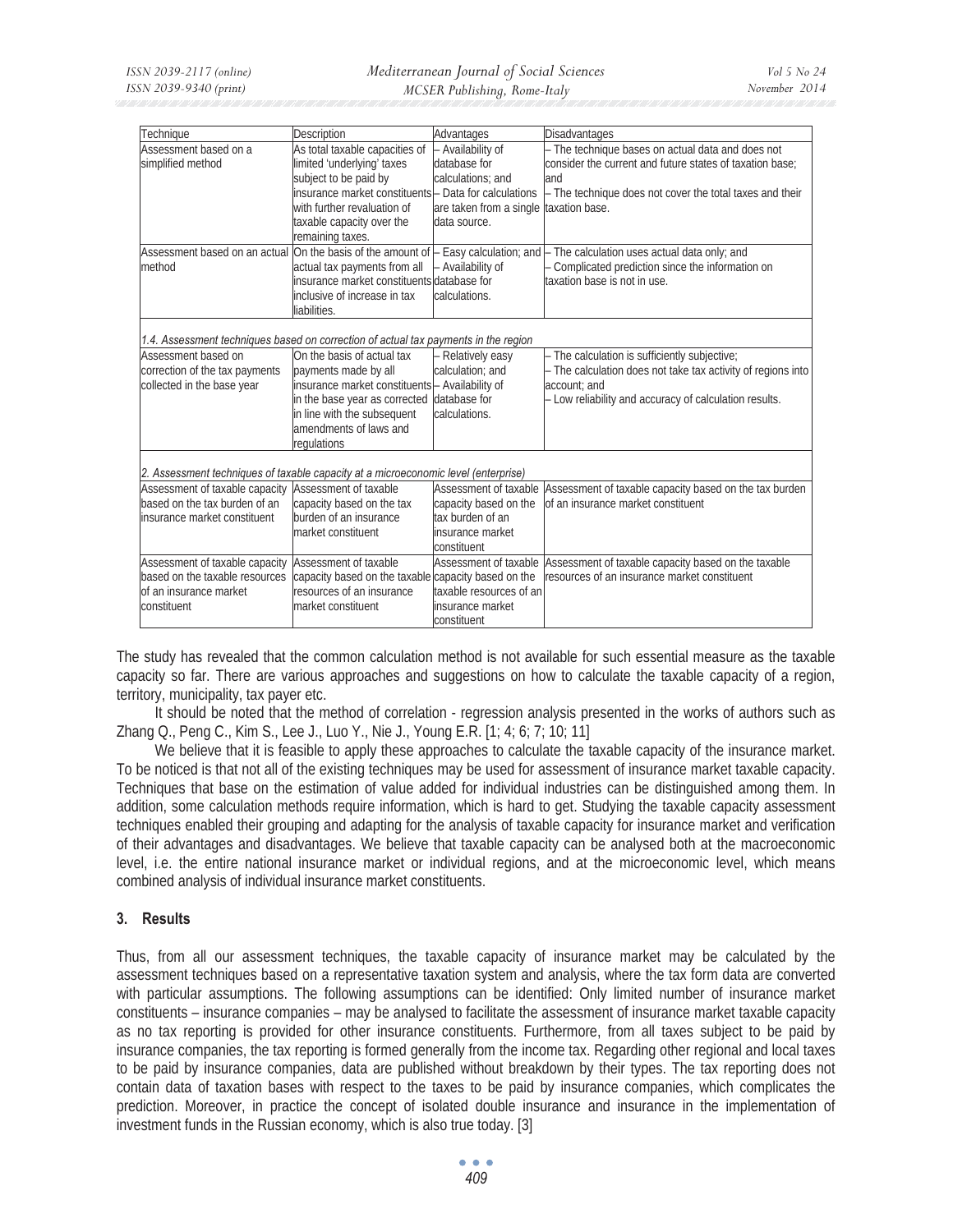Table 2 presents the values of insurance market taxable capacity for the Republic of Tatarstan in terms of income tax paid by insurance companies from 2008 through 2012 as provided in columns with different techniques. In accordance with the assessment technique based on representative system, the calculation of taxable capacity for the income tax paid by insurance companies of the Republic of Tatarstan uses data on profits of insurance companies subject to imposition of taxes and respective income tax rates.

**Table 2.** Quantification of taxable capacity for the insurance market of the Republic of Tatarstan with respect to the income tax paid by insurance companies over a period of 2008 through 2012

|      | Taxable capacity for income tax (mln. rubles) |                                                                                    |                                                               |                                      |  |
|------|-----------------------------------------------|------------------------------------------------------------------------------------|---------------------------------------------------------------|--------------------------------------|--|
| Year | tax values                                    | I representative system of Assessment based on correlation-<br>regression analysis | Calculation based on additive<br>property of taxable capacity | Assessment based on<br>actual method |  |
| 2008 | 74.2                                          | 76.4                                                                               | 92.9                                                          | 86.2                                 |  |
| 2009 | 120,4                                         | 125,3                                                                              | 134,4                                                         | 143,1                                |  |
| 2010 | 241,8                                         | 245,8                                                                              | 256,1                                                         | 262,3                                |  |
| 2011 | 221.3                                         | 226,7                                                                              | 238,6                                                         | 245,4                                |  |
| 2012 | 180.9                                         | 185.4                                                                              | 195.4                                                         | 204.2                                |  |

The correlation-regression analysis produced a linear function of dependence of two variables being taxable profit of the Tatarstan's insurance companies liable to tax over the period under review and the income tax rate. The calculation based on additive property of taxable capacity used formal tax data, particularly, accrued income taxes over the relevant period including corrections to the amount of related actual tax payments received. Actual income taxes received were taken as a basis for the assessment of taxable capacity based on actual method including corrections for increase in tax liabilities of the previous year: from the formal tax data 1-NOM "About receiving tax payments and other revenues by the budget system of the Russian Federation from the primary industries" and 4-NOM "Report of tax, due, fine liabilities and tax sanctions into the budget system of the Russian Federation over the primary business activities".

The results of Income Tax Capacity calculation for the insurance companies of the Republic of Tatarstan based on the techniques provided were used for analysis of how to implement the Income Tax Capacity by comparing the calculation data with actual return of corporate income tax over the respective years. The resulting data are given in the below Table 3.

**Table 3.** Results of Corporate Income Tax Capacity assessment for the insurance companies of the Republic of Tatarstan over a period of 2008 through 2012

|                  |                      |                                              | Implementation of Corporate Income Tax Capacity |                      |                  |  |
|------------------|----------------------|----------------------------------------------|-------------------------------------------------|----------------------|------------------|--|
| Total returns of |                      | (departure from actual value), (mln. rubles) |                                                 |                      |                  |  |
| Year             | corporate income tax | Assessment based on                          | Assessment based on                             | Calculation based on | Assessment based |  |
|                  | (mln. rubles)        | building a representative                    | correlation-regression                          | additive property of | on actual method |  |
|                  |                      | system of tax values                         | analysis                                        | taxable capacity     |                  |  |
| 2008             | 72,8                 |                                              |                                                 | 27,6                 | 18.4             |  |
| 2009             | 117.6                |                                              | 6.5                                             | 14.3                 | 21.7             |  |
| 2010             | 237,5                |                                              | 3.5                                             | 7.8                  | 10.4             |  |
| 2011             | 218.7                |                                              |                                                 | 9.1                  | 12.2             |  |
| 2012             | 77.9                 |                                              |                                                 | 9,8                  | 14,8             |  |

As is seen from the Table 3, the calculated values differ from actual values of income tax returns for the respective period. The comparative assessment of the taxable capacity calculated differently shows that values of assessments that are based on representative system and correlation-regression analysis differ less from the actual returns by 1.8% and 4.56% on average, accordingly. Less accurate are the assessment techniques that base on additive property of the taxable capacity and actual method with both showing an average difference of 13.72% and 15.5%, accordingly.

It is important to note that the results of Corporate Income Tax Capacity assessment for Tatarstan's insurance market using the described techniques are estimative since they had been obtained by a unilateral analysis of taxation base and cannot be final criteria to determine the tax capabilities of the Tatarstan's insurance market. A general problem of optimal strategies for insurance, consumption and investment in a changing economic environment described by a